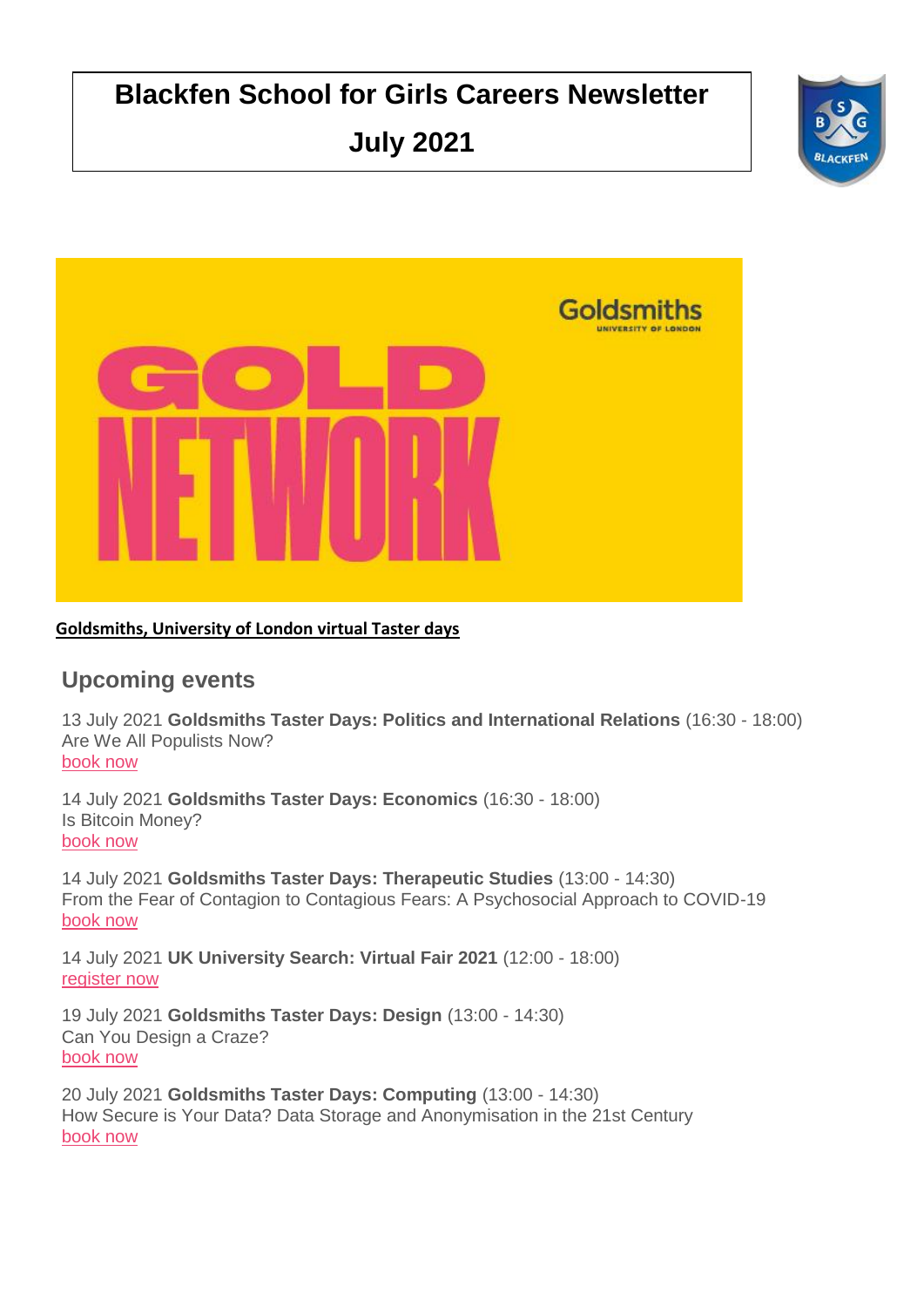



# **Listen to Episode 1**





**Episode 1 of the Parent Perspective podcast is out now! In this opening episode we'll hear from special guest speakers on the topic of 'How to support your child with their options this summer', including...**

- **Nicola Hall** Director of Education, Careers and Enterprise Company
- **George Anderson** Wellbeing Coach, Gen. Healthy Minds

In this episode we hear from Nicola Hall, Director of Education at the Careers and Enterprise Company, talking about the **current careers landscape** and her **5 top tips on how to support your child when exploring options**. We'll also hear from George Anderson, a health and wellbeing coach, addressing the **anxieties parents have** right now and the **practical solutions** to help. We are also joined by a brilliant panel of **parents and carers**, who will be asking questions and discussing our speaker topics throughout the episode.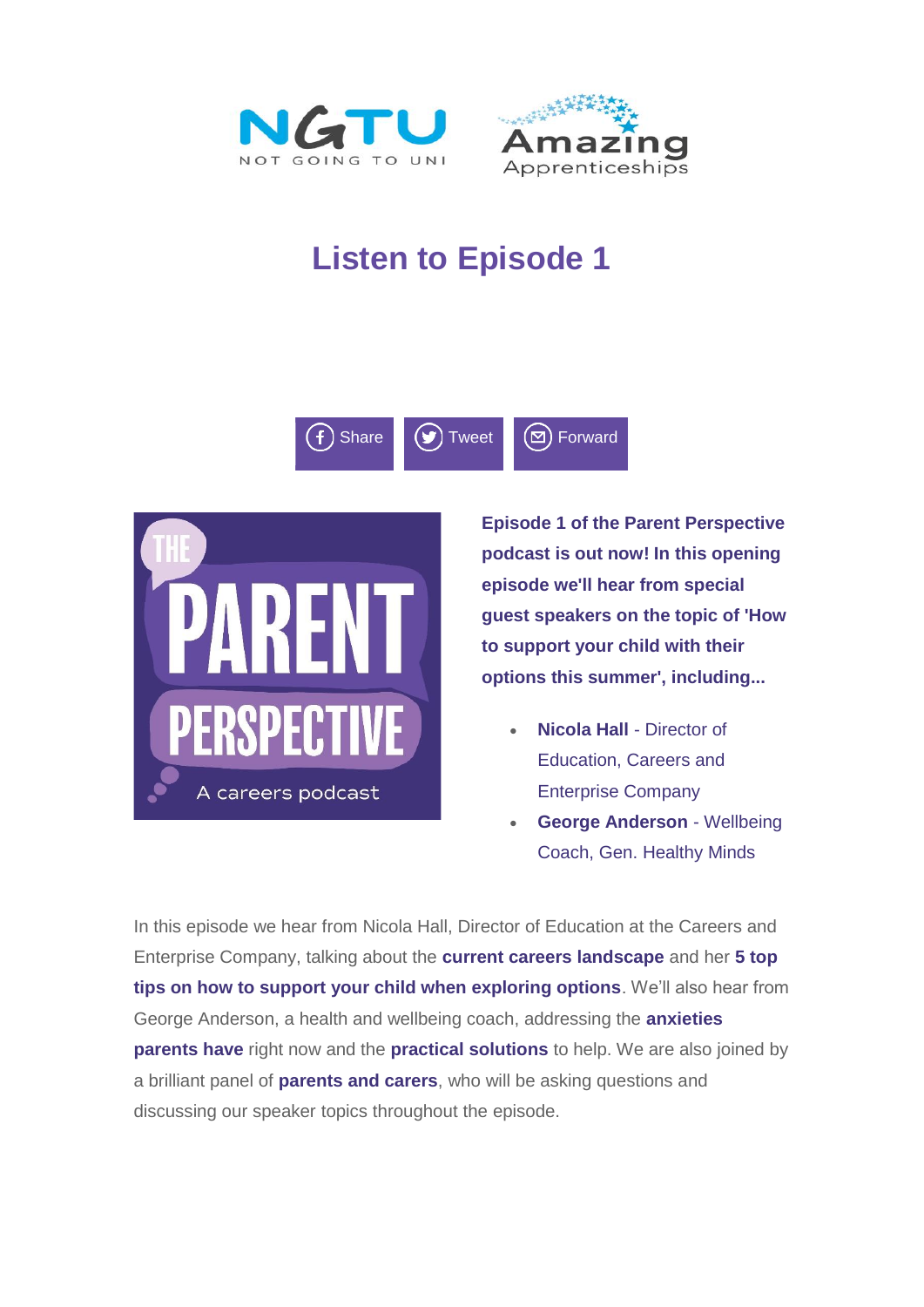



Episode 1 - Where to start?

The Parent Perspective • By Amazing Apprenticeships & Not Going To Uni (produced by The Branding Man) • 30  $\mathbf{E}$ **小 Share** 

You can listen to episode 1 and subscribe to the full series by [clicking here](https://amazingapprenticeships.us11.list-manage.com/track/click?u=9f89f859eb0be9d437b1414c3&id=a809d5d77d&e=decb61ea9c) or on the image above.

## **Share your perspective**

Want to ask a question? Got some feedback? Submit your thoughts for expert careers leader and advisers to discuss on an upcoming episode - we would love to hear your perspective! You can record yourself asking a question or giving feedback [here](https://amazingapprenticeships.us11.list-manage.com/track/click?u=9f89f859eb0be9d437b1414c3&id=c5a2ee8dca&e=decb61ea9c) or can email us [here.](mailto:lucy@amazingapprenticeships.com)



M Anchor.



Lauriann's STEM Club is excited to present a three-week pop-up STEM Careers Surgery at The Exchange! No booking, just walk-in.

These are Free catch up sessions to support local Secondary Schools during the summer. These surgeries are designed for high school students - **in particular women, and young people from minority ethnic backgrounds** - who are looking for the following support:

- extracurricular catch up sessions in STEM (Science, Technology, Engineering and Maths)
- guidance or information direct from people working in STEM industries about what to expect from these lines of work
- CV writing support and STEM careers advice

The workshops will be held locally at 'the exchange' - Erith. We are offering 3 sessions on **7th, 14th, and 21st August** from **12pm-2pm**.

It would be a great opportunity for students to attend our sessions in the summer. (Event link: [https://www.theexchangeerith.com/whats-on/laurianns-stem-club\)](https://www.theexchangeerith.com/whats-on/laurianns-stem-club)

Students can also register their interest here: [https://doodle.com/poll/2d5wtirtqhbksmku?utm\\_source=poll&utm\\_medium=link](https://doodle.com/poll/2d5wtirtqhbksmku?utm_source=poll&utm_medium=link)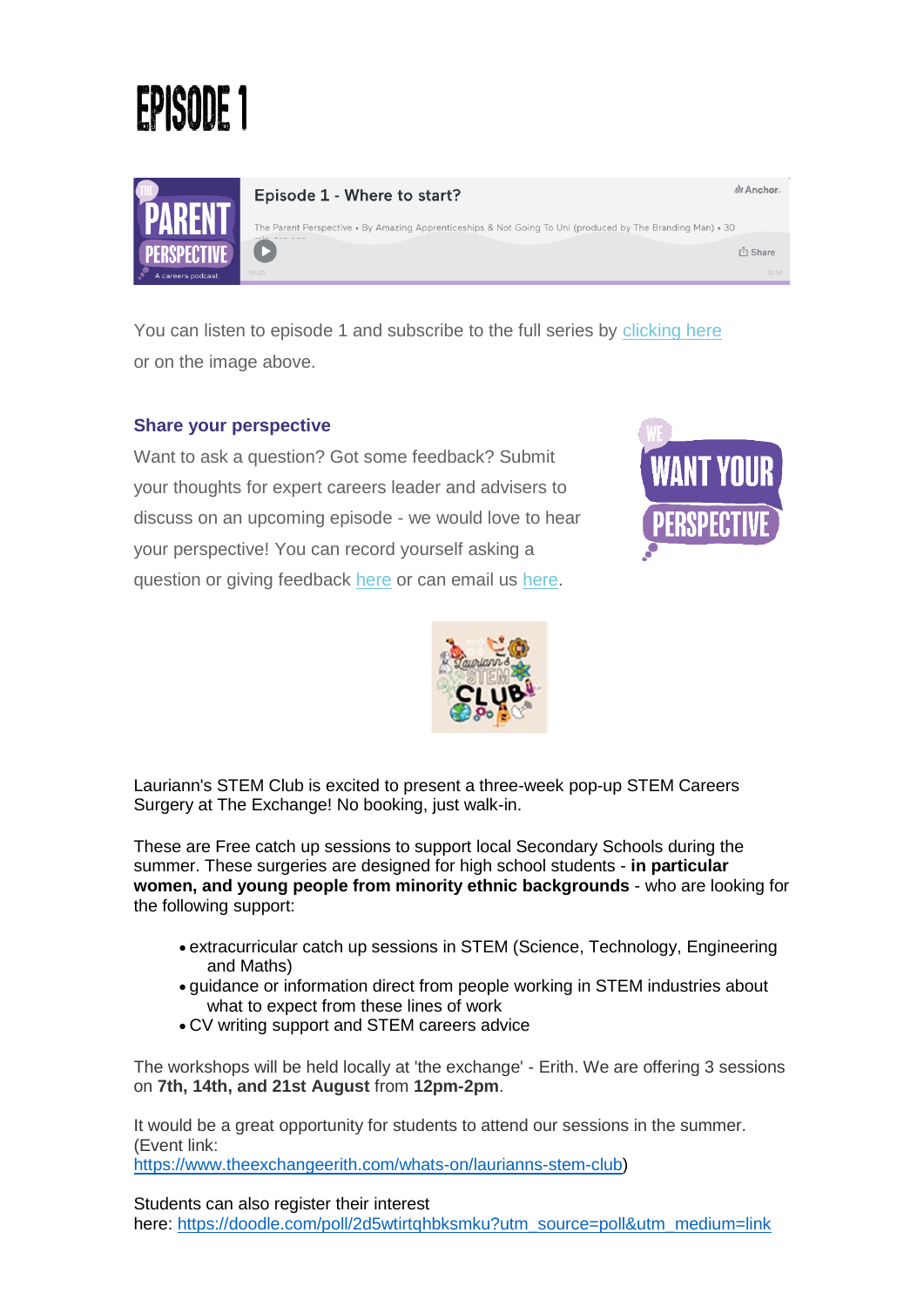

Are you an ambitious and enthusiastic student finishing Year 13 by Autumn 2022? Do you have a strong desire to learn and have an interest in a career in business?

### **Applications are now open for our Discovery Virtual Work Experience programme**

We're looking for young people who want to find out about their future career options as well as discover more about themselves.

## About Discovery Virtual Work Experience programme

Join us and you'll gain an exclusive insight into one of the world's leading professional service firms, the work we do, the industries we work in and the big issues facing our clients.

The programme will also give you the opportunity to engage with our current KPMG apprentices, graduates and Senior leaders who will share their experiences as well as giving you the opportunity to take part in interactive sessions to enhance your skillset.

Better yet this virtual experience will also give you the opportunity to transfer your current application to the second stage of the recruitment process for one of our 2022 Apprenticeship Programmes upon completion of necessary assessments and your Discovery experience (subject to meeting the academic requirements, details of which can be found [here\)](https://www.kpmgcareers.co.uk/apprentice/applying-to-kpmg/entry-requirements/).

Our Discovery work experience programmes will run during **October half term** across **two days** for the following regions:

- **Scotland: 12th – 13th October 2021** (apply via the Glasgow programme [here\)](https://www.kpmgcareers.co.uk/vacancies/work-experience-discovery-insight-programme-glasgow-tbc-2021/625b7204-2e5d-1b8e-4032-ac8724ddde40)
- **London & South East: 26th – 27th October 2021** (apply via the London programme [here\)](https://www.kpmgcareers.co.uk/vacancies/work-experience-discovery-insight-programme-london-tbc-2021/990cbe78-9957-d9e3-4105-2d3c420d957c)
- **North: 28th – 29th October 2021** (apply via the Manchester programme [here\)](https://www.kpmgcareers.co.uk/vacancies/work-experience-discovery-insight-programme-manchester-tbc-2021/9a0e0fb0-101c-1e66-00a6-8a878b557df9)
- **Midlands & South West: 28th – 29th October 2021** (apply via the Birmingham programme [here\)](https://www.kpmgcareers.co.uk/vacancies/work-experience-discovery-insight-programme-birmingham-tbc-2021/ef8188c3-ad85-3a24-915f-0ea12e82adaa)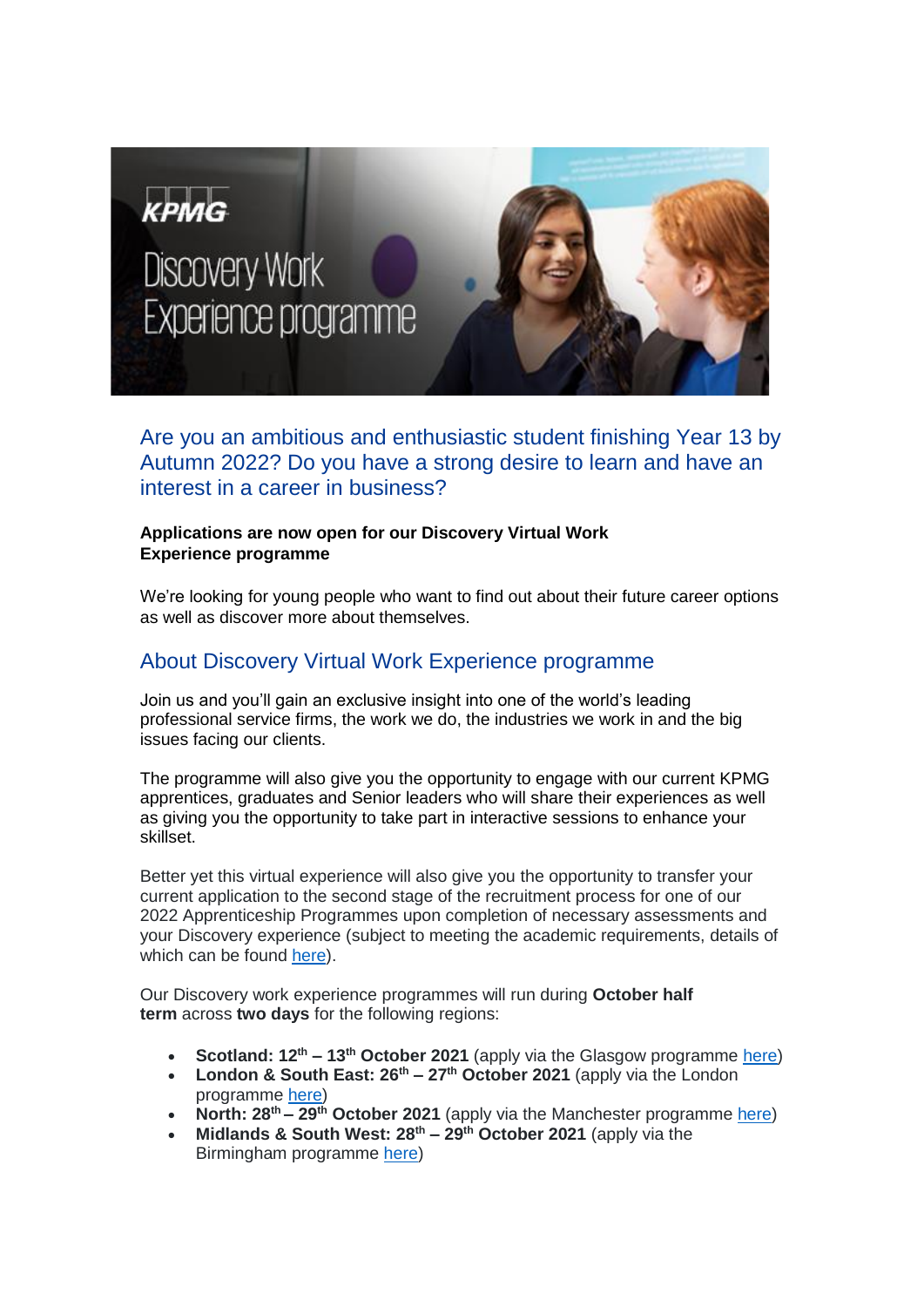#### **What are the standard entry requirements?**

#### **Standard entry requirements - UK**

- Minimum 5 GCSEs Grades A\*- C or 4 9 (inc. Maths at minimum B or Level 5 and English Language)
- On track to receive a minimum of 112 UCAS points under the 2017 tariff point system (e.g. BBC at A Level or equivalent qualifications)

We only consider a candidate's top 3 A-Level grades or equivalent (such as BTECs), and do not accept General Studies.

Additionally, you will also need to meet the **[Access Accountancy criteria](https://www.kpmgcareers.co.uk/apprenticeships/apprenticeship-programmes/kpmg-discovery#kpmg-discovery-week)** and the benchmarks set in our 'Programme Questions'.

You will be asked to provide written responses to three competency-based questions. These will be assessed against the [KPMG strengths](https://www.kpmgcareers.co.uk/apprentice/applying-to-kpmg/is-kpmg-right-for-me/) - 'Career Motivation', 'Critical Thinker' and 'Communicates Effectively'. **We encourage you to spend some time finding out more about our strengths, and to plan your answers to these questions before submitting, as these will be assessed as part of your overall application.** Please ensure you provide a detailed response to each of the questions so that we can fully understand your motivations for the programme.

Full details on entry requirements can be found on the [website.](https://www.kpmgcareers.co.uk/apprentice/discovery-work-experience/)

#### **How to apply**

All applications must be submitted online. Check out our [website](https://www.kpmgcareers.co.uk/apprentice/discovery-work-experience/) where you'll be able to learn more about the programme and then submit your application.

\*For the above programme, our standard entry requirements are a guideline, but we are more than happy for you to get in touch with us if you have extenuating circumstances, alternative qualifications or require further clarification on eligibility. Please contact us via [Apprenticeships@KPMG.co.uk.](mailto:Apprenticeships@KPMG.co.uk)

Good luck with your application!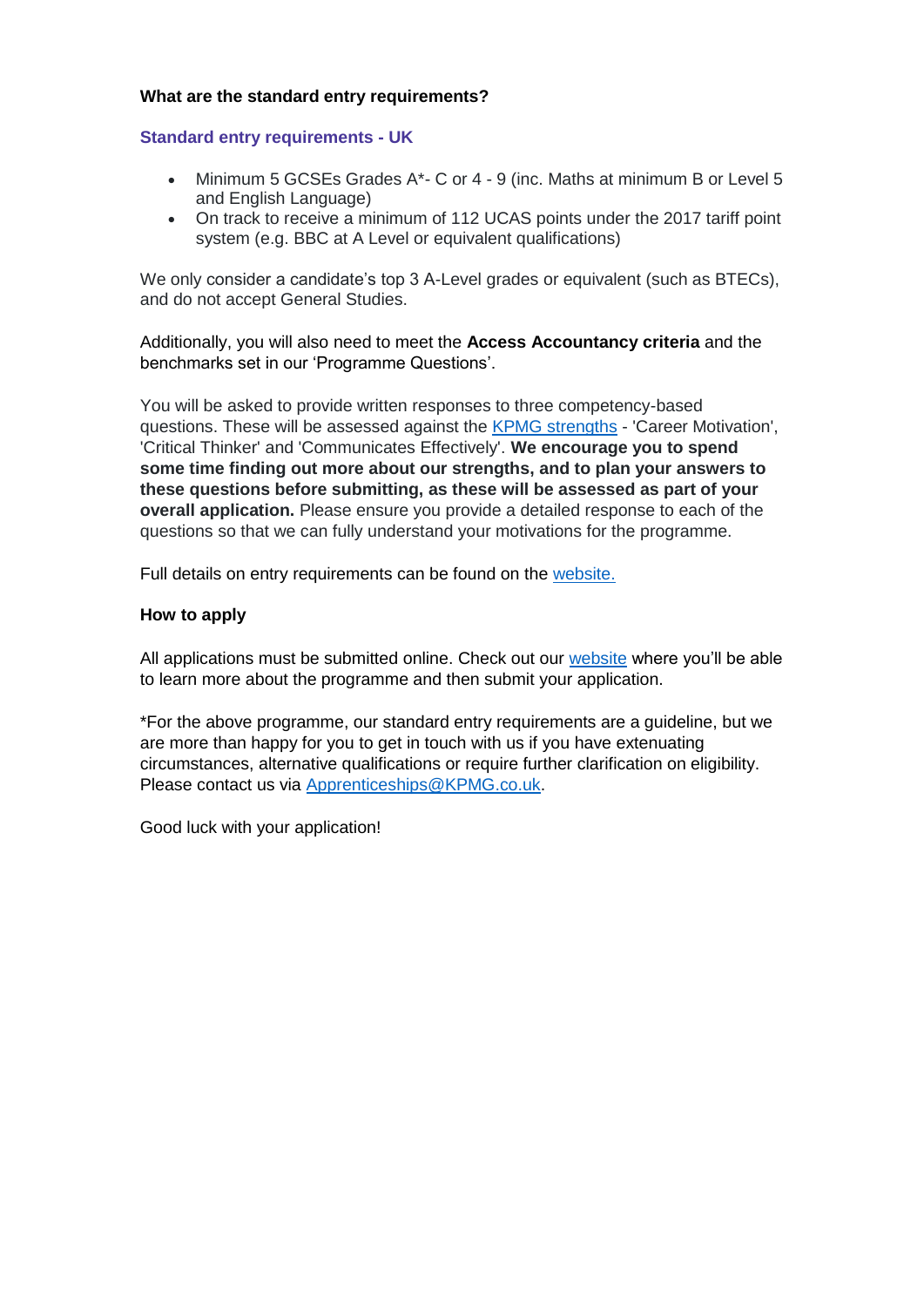

Book your [place!](https://rave.radiusbycampusmgmt.com/crm/CRMUrlRedirect.sas?cbLta5tIK=5068000000668801&hHm03GanIn=5068000014330868&u=aHR0cHM6Ly93d3cucmF2ZW5zYm91cm5lLmFjLnVrL2Nvbm5lY3QvZXZlbnRzL3N1bW1lci1zY2hvb2wtMjAyMQ%3D%3D&u5eyNm8e=bC5qYXJ2aXNAcmF2ZS5hYy51aw==&newEvent=true)

# **Ravensbourne Summer School** Jul 26-30

We're only 2 weeks away from the 2021 Ravensbourne Summer School! Here's what your students can look forward to from this free, virtual event:



- a final project that can be included in their university portfolio
- a jam-packed schedule of professional-led masterclasses
- drop-in sessions to discuss their work with some of our student mentors
- feedback and advice on their work
- opportunities to learn and explore a range of disciplines including film making, photography, digital, design and fashion

Check out the link below to learn more and book a place!

So if you'd like to book a session with us, or to discuss any of our projects in more detail please email hello@rave.ac.uk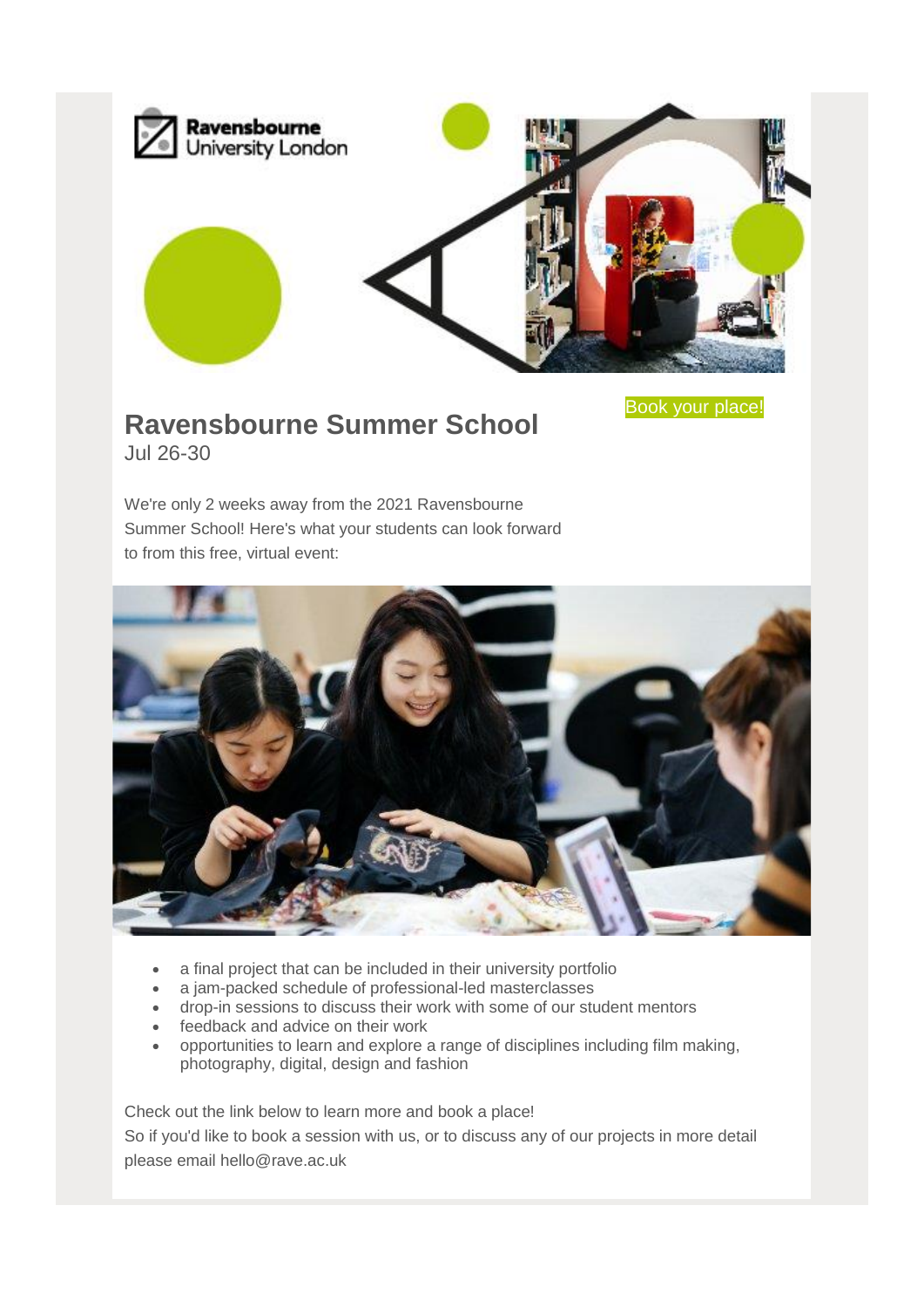

Discover how a specialised degree from The London Institute of Banking & Finance (LIBF) will help you achieve your dream career.

Join the LIBF team in their City of London campus on Saturday 24 July for their open day.

**What can you expect from the open day?**

 $\circledR$  Learn more about the career paths for your chosen degree through a employability and career panel discussion.

 Chat with student outreach ambassadors to discuss the LIBF student experience.